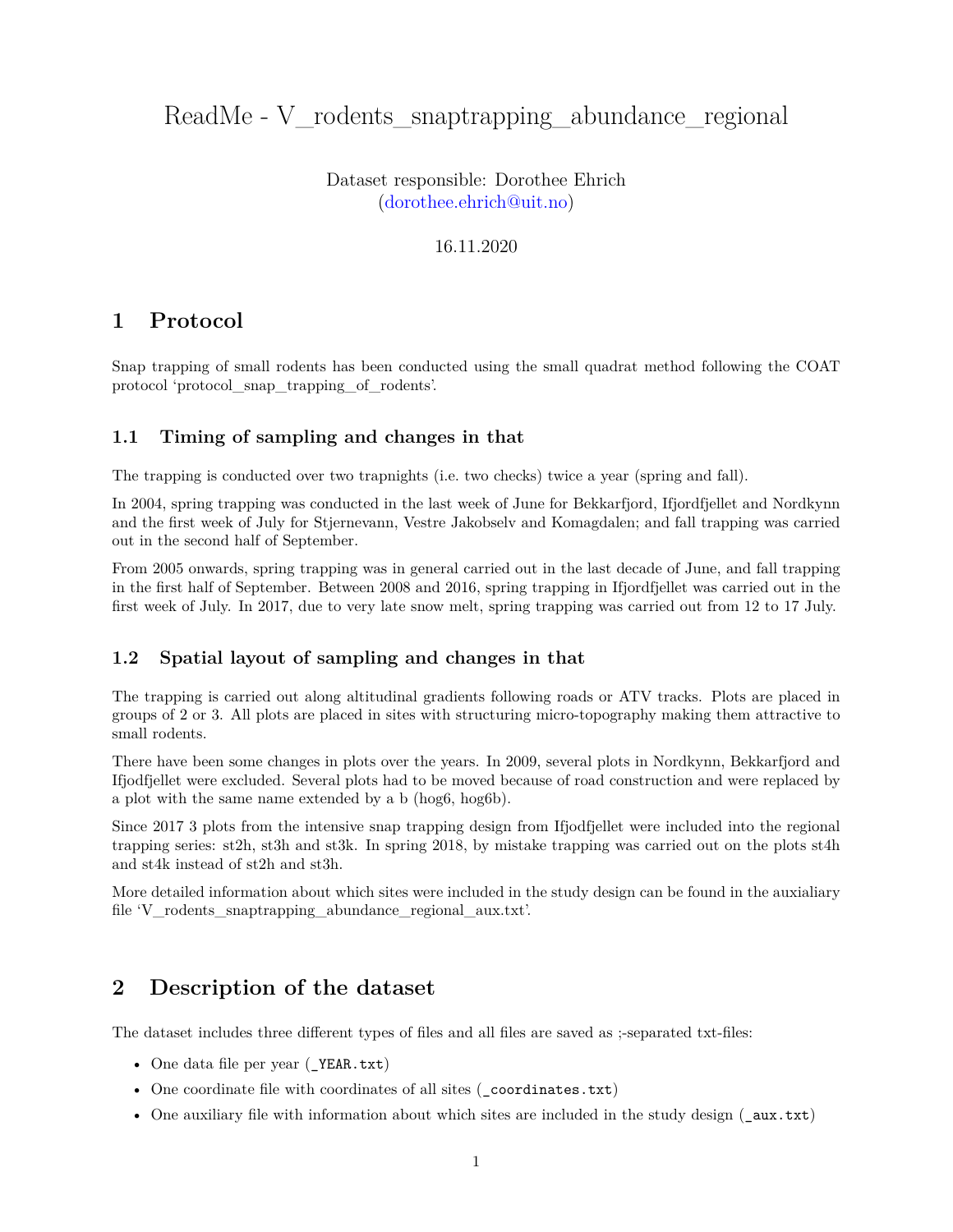# **2.1 V\_rodents\_snaptrapping\_abundance\_regional\_YEAR.txt**

These files contain abundance data of trapped animals per site. The following species and species groups are included in the dataset:

```
[1] "Aves"
 [2] "Cricetidae"
 [3] "Lemmus lemmus (Norwegian lemming)"
 [4] "Microtus oeconomus (Tundra vole)"
 [5] "Myodes rufocanus (Grey-sided vole)"
[6] "Myodes rutilus (Northern-red-backed vole)"
 [7] "Neomys fodiens (Pygmy shrew)"
[8] "Ranidae"
[9] "Sorex araneus (Common shrew)"
[10] "Sorex caecutiens (Masked shrew)"
[11] "Sorex minutus (Water shrew)"
[12] "Sorex sp (Shrew)"
```
Example of the first rows of the data files:

|               |                                                               | sn_region sn_locality sn_site sc_type_of_sites_ecological t_year |         |    |    |           |            | t date                    |  |
|---------------|---------------------------------------------------------------|------------------------------------------------------------------|---------|----|----|-----------|------------|---------------------------|--|
|               |                                                               | 1 varanger bekkarfjord                                           | bfg1    |    |    | greysided |            | 2004 2004-09-18           |  |
|               |                                                               | 2 varanger bekkarfjord                                           | bfg1    |    |    |           |            | greysided 2004 2004-09-18 |  |
|               |                                                               | 3 varanger bekkarfjord                                           | bff     |    |    | greysided |            | 2004 2004-09-18           |  |
|               | t_season t_session v_species v_abundance v_comment v_observer |                                                                  |         |    |    |           |            |                           |  |
|               | fall                                                          |                                                                  | sor ara |    | ΝA |           | $<$ NA $>$ |                           |  |
| 2             | fall                                                          |                                                                  | aves    | ΝA | NA |           | $<$ NA $>$ |                           |  |
| $\mathcal{B}$ | f <sub>a</sub> 11                                             |                                                                  | ranidae | NA | NA |           | $<$ NA $>$ |                           |  |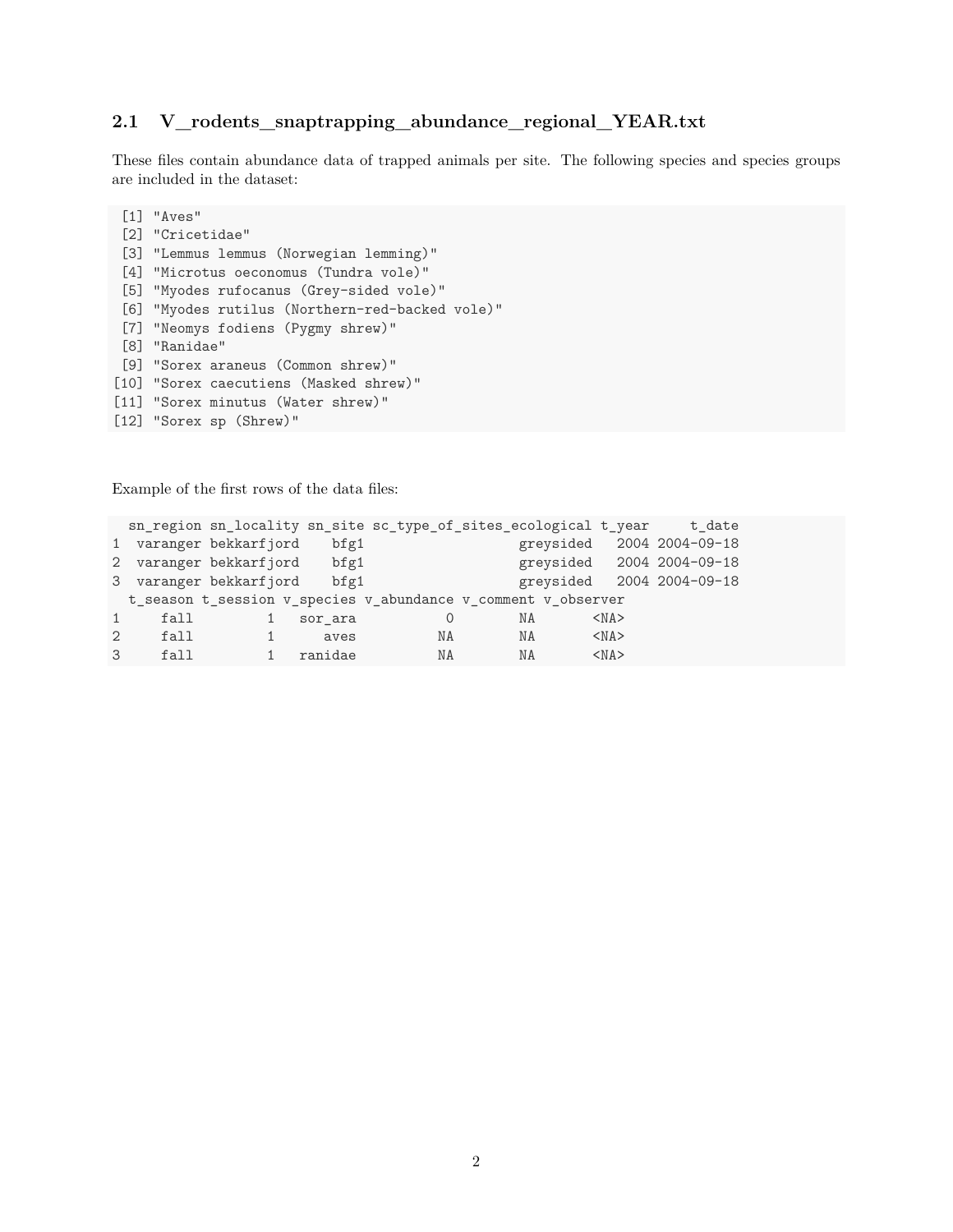| Column name                 | Description                                                 | Possible values                                                                                                    |  |  |
|-----------------------------|-------------------------------------------------------------|--------------------------------------------------------------------------------------------------------------------|--|--|
| sn_region                   | Study region                                                | varanger                                                                                                           |  |  |
| sn_locality                 | Locality (within region)                                    | bekkarfjord, nordkynn,<br>ifjordfjellet, komagdalen,<br>stjernevann, vestre_jakobselv                              |  |  |
| sn_site                     | Unique Site ID                                              | e.g. bfg1, bfg5, bfl10, bfl6,<br>hog $10$ , hog $6$ , hol $10$ , hol $2$ , hol $7$ ,<br>ifg3                       |  |  |
| sc_type_of_sites_ecological | Habitat type                                                | greysided, lemming, NA                                                                                             |  |  |
| $t$ _year                   | Sampling year                                               | e.g. 2005                                                                                                          |  |  |
| t_date                      | Sampling date                                               | YYYY-MM-DD                                                                                                         |  |  |
| t season                    | Sampling season                                             | fall, spring, NA                                                                                                   |  |  |
| t session                   | Trapping night                                              | 1, 2, NA                                                                                                           |  |  |
| ${\rm v\_species}$          | Species (or larger taxa if species<br>cannot be identified) | sor_ara, aves, ranidae, myo_ruf,<br>myo_rut, cricetidae, mic_oec,<br>lem_lem, sor_sp, neo_fod,<br>sor_min, sor_cae |  |  |
| v abundance                 | Number of trapped individuals                               | [numeric]                                                                                                          |  |  |
| v comment                   | Comments                                                    | [character]                                                                                                        |  |  |
| v observer                  | Initials of observer                                        | e.g. es (Eeva Soininen)                                                                                            |  |  |

#### **Description of the columns included in the data files:**

## **2.2 V\_rodents\_snaptrapping\_abundance\_regional\_coordinates.txt**

This file contains the coordinates of all sites included in the study desgin. Coordinates are given in decimal degrees and UTM 33 (WGS 84).

Example of the first rows of coordinate files:

sn\_site e\_dd n\_dd e\_utm33 n\_utm33 1 bfg1 27.27579 70.61200 952095.3 7880023 2 bfg2 27.27662 70.61322 952097.8 7880164 3 bfg3 27.27468 70.61378 952014.8 7880210

## **2.3 V\_rodents\_snaptrapping\_abundance\_regional\_aux.txt**

This file contains further information about the dataset such as the years when sites were first included in the study design and when sites were excluded from the study design.

Example of the first rows of auxiliary files:

|  | sn_region sn_locality sn_site sn_site_old year_first year_last v_comment |         |    |      |     |            |
|--|--------------------------------------------------------------------------|---------|----|------|-----|------------|
|  | 1 varanger bekkarfjord bfg1                                              |         | NA | 2004 | N A | $<$ NA $>$ |
|  | 2 varanger bekkarfjord                                                   | $bfg2}$ | ΝA | 2004 | ΝA  | $<$ NA $>$ |
|  | 3 varanger bekkarfjord                                                   | bfg3    | ΝA | 2004 | ΝA  | $<$ NA $>$ |

\* year\_last is NA if the site is still included in the study design